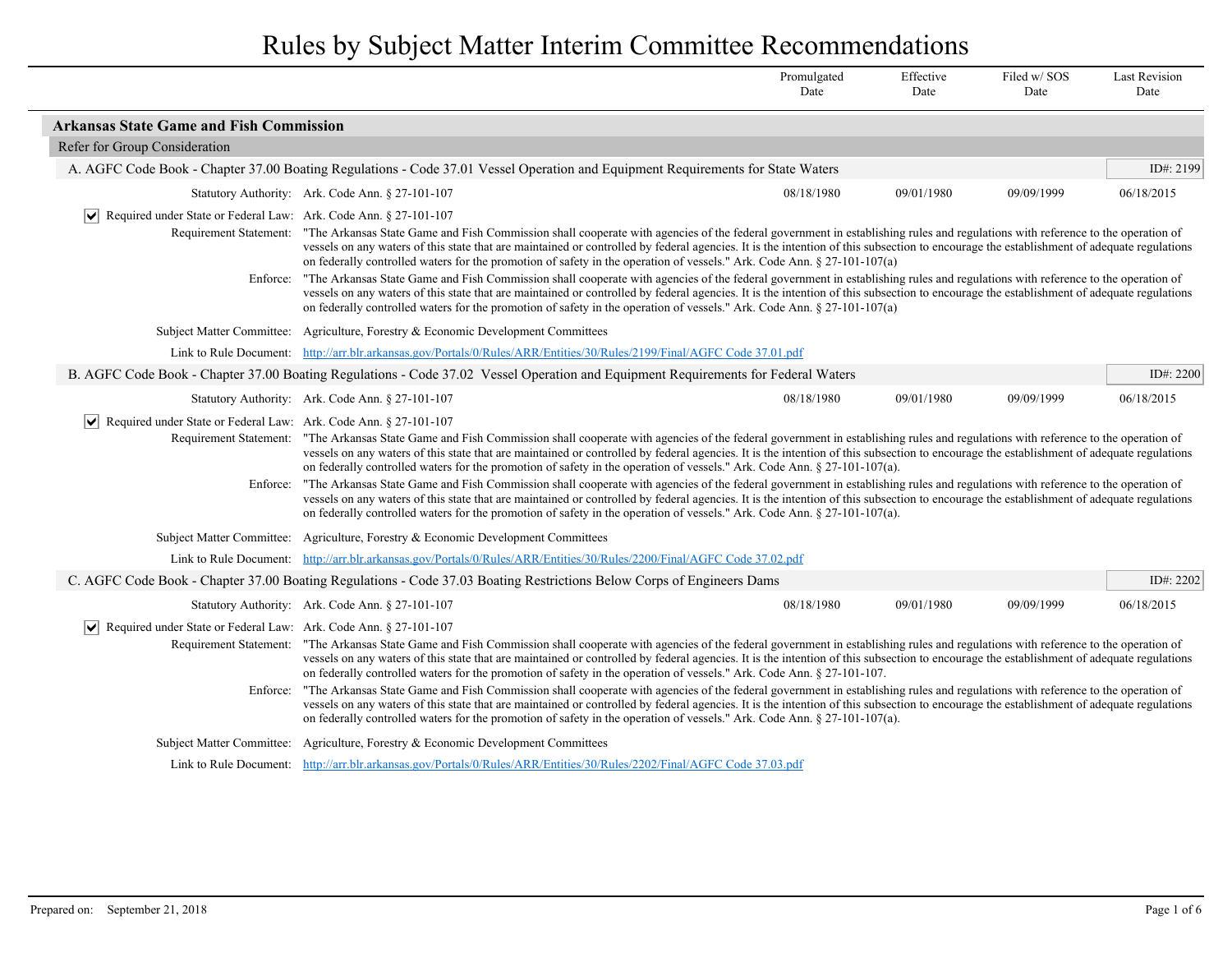|                                                                                                                                                                                                                                                                                                                                                                                                                                                                                                                                                                                                                                                                                                                                                                                                                                                                                                                                                                                                                                                                                                                                              |                                                                                                                                                                                                                                                                                                                                                                                                                                                                                                                                                                                                                                                                                                                                                                                                                                                                                                                                                                                                                                        | Promulgated<br>Date | Effective<br>Date | Filed w/SOS<br>Date | <b>Last Revision</b><br>Date |  |
|----------------------------------------------------------------------------------------------------------------------------------------------------------------------------------------------------------------------------------------------------------------------------------------------------------------------------------------------------------------------------------------------------------------------------------------------------------------------------------------------------------------------------------------------------------------------------------------------------------------------------------------------------------------------------------------------------------------------------------------------------------------------------------------------------------------------------------------------------------------------------------------------------------------------------------------------------------------------------------------------------------------------------------------------------------------------------------------------------------------------------------------------|----------------------------------------------------------------------------------------------------------------------------------------------------------------------------------------------------------------------------------------------------------------------------------------------------------------------------------------------------------------------------------------------------------------------------------------------------------------------------------------------------------------------------------------------------------------------------------------------------------------------------------------------------------------------------------------------------------------------------------------------------------------------------------------------------------------------------------------------------------------------------------------------------------------------------------------------------------------------------------------------------------------------------------------|---------------------|-------------------|---------------------|------------------------------|--|
|                                                                                                                                                                                                                                                                                                                                                                                                                                                                                                                                                                                                                                                                                                                                                                                                                                                                                                                                                                                                                                                                                                                                              | D. AGFC Code Book - Chapter 37.00 Boating Regulations - Code 37.04 Boating Restrictions on Corps of Engineers Lakes                                                                                                                                                                                                                                                                                                                                                                                                                                                                                                                                                                                                                                                                                                                                                                                                                                                                                                                    |                     |                   |                     | ID#: 2204                    |  |
|                                                                                                                                                                                                                                                                                                                                                                                                                                                                                                                                                                                                                                                                                                                                                                                                                                                                                                                                                                                                                                                                                                                                              | Statutory Authority: Ark. Code Ann. § 27-101-107                                                                                                                                                                                                                                                                                                                                                                                                                                                                                                                                                                                                                                                                                                                                                                                                                                                                                                                                                                                       | 08/18/1980          | 09/01/1980        | 09/09/1999          | 06/18/2015                   |  |
| Required under State or Federal Law: Ark. Code Ann. § 27-101-107<br>$ \bm{\mathsf{v}} $<br>Requirement Statement:                                                                                                                                                                                                                                                                                                                                                                                                                                                                                                                                                                                                                                                                                                                                                                                                                                                                                                                                                                                                                            | "The Arkansas State Game and Fish Commission shall cooperate with agencies of the federal government in establishing rules and regulations with reference to the operation of<br>vessels on any waters of this state that are maintained or controlled by federal agencies. It is the intention of this subsection to encourage the establishment of adequate regulations<br>on federally controlled waters for the promotion of safety in the operation of vessels." Ark. Code Ann. § 27-101-107.                                                                                                                                                                                                                                                                                                                                                                                                                                                                                                                                     |                     |                   |                     |                              |  |
| Enforce:                                                                                                                                                                                                                                                                                                                                                                                                                                                                                                                                                                                                                                                                                                                                                                                                                                                                                                                                                                                                                                                                                                                                     | "The Arkansas State Game and Fish Commission shall cooperate with agencies of the federal government in establishing rules and regulations with reference to the operation of<br>vessels on any waters of this state that are maintained or controlled by federal agencies. It is the intention of this subsection to encourage the establishment of adequate regulations<br>on federally controlled waters for the promotion of safety in the operation of vessels." Ark. Code Ann. § 27-101-107(a).                                                                                                                                                                                                                                                                                                                                                                                                                                                                                                                                  |                     |                   |                     |                              |  |
|                                                                                                                                                                                                                                                                                                                                                                                                                                                                                                                                                                                                                                                                                                                                                                                                                                                                                                                                                                                                                                                                                                                                              | Subject Matter Committee: Agriculture, Forestry & Economic Development Committees                                                                                                                                                                                                                                                                                                                                                                                                                                                                                                                                                                                                                                                                                                                                                                                                                                                                                                                                                      |                     |                   |                     |                              |  |
|                                                                                                                                                                                                                                                                                                                                                                                                                                                                                                                                                                                                                                                                                                                                                                                                                                                                                                                                                                                                                                                                                                                                              | Link to Rule Document: http://arr.blr.arkansas.gov/Portals/0/Rules/ARR/Entities/30/Rules/2204/Final/AGFC Code 37.04.pdf                                                                                                                                                                                                                                                                                                                                                                                                                                                                                                                                                                                                                                                                                                                                                                                                                                                                                                                |                     |                   |                     |                              |  |
|                                                                                                                                                                                                                                                                                                                                                                                                                                                                                                                                                                                                                                                                                                                                                                                                                                                                                                                                                                                                                                                                                                                                              | E. AGFC Code Book - Chapter 37.00 Boating Regulations - Code 37.05 Skiing Prohibited in Bay Town/Indian Bay Area                                                                                                                                                                                                                                                                                                                                                                                                                                                                                                                                                                                                                                                                                                                                                                                                                                                                                                                       |                     |                   |                     | ID#: 2206                    |  |
|                                                                                                                                                                                                                                                                                                                                                                                                                                                                                                                                                                                                                                                                                                                                                                                                                                                                                                                                                                                                                                                                                                                                              | Statutory Authority: Ark. Code Ann. § 27-101-107                                                                                                                                                                                                                                                                                                                                                                                                                                                                                                                                                                                                                                                                                                                                                                                                                                                                                                                                                                                       | 08/18/1980          | 09/01/1980        | 09/09/1999          | 06/18/2015                   |  |
| $ \mathbf{v} $ Required under State or Federal Law: Ark. Code Ann. § 27-101-107<br>Enforce:                                                                                                                                                                                                                                                                                                                                                                                                                                                                                                                                                                                                                                                                                                                                                                                                                                                                                                                                                                                                                                                  | Requirement Statement: "The Arkansas State Game and Fish Commission shall cooperate with agencies of the federal government in establishing rules and regulations with reference to the operation of<br>vessels on any waters of this state that are maintained or controlled by federal agencies. It is the intention of this subsection to encourage the establishment of adequate regulations<br>on federally controlled waters for the promotion of safety in the operation of vessels." Ark. Code Ann. $\S 27$ -101-107.<br>"The Arkansas State Game and Fish Commission shall cooperate with agencies of the federal government in establishing rules and regulations with reference to the operation of<br>vessels on any waters of this state that are maintained or controlled by federal agencies. It is the intention of this subsection to encourage the establishment of adequate regulations<br>on federally controlled waters for the promotion of safety in the operation of vessels." Ark. Code Ann. § 27-101-107(a). |                     |                   |                     |                              |  |
|                                                                                                                                                                                                                                                                                                                                                                                                                                                                                                                                                                                                                                                                                                                                                                                                                                                                                                                                                                                                                                                                                                                                              | Subject Matter Committee: Agriculture, Forestry & Economic Development Committees                                                                                                                                                                                                                                                                                                                                                                                                                                                                                                                                                                                                                                                                                                                                                                                                                                                                                                                                                      |                     |                   |                     |                              |  |
| Link to Rule Document:                                                                                                                                                                                                                                                                                                                                                                                                                                                                                                                                                                                                                                                                                                                                                                                                                                                                                                                                                                                                                                                                                                                       | http://arr.blr.arkansas.gov/Portals/0/Rules/ARR/Entities/30/Rules/2206/Final/AGFC Code 37.05.pdf                                                                                                                                                                                                                                                                                                                                                                                                                                                                                                                                                                                                                                                                                                                                                                                                                                                                                                                                       |                     |                   |                     |                              |  |
|                                                                                                                                                                                                                                                                                                                                                                                                                                                                                                                                                                                                                                                                                                                                                                                                                                                                                                                                                                                                                                                                                                                                              | F. AGFC Code Book - Chapter 37.00 Boating Regulations - Code 37.06 Skiing Restrictions on Mellwood Lake                                                                                                                                                                                                                                                                                                                                                                                                                                                                                                                                                                                                                                                                                                                                                                                                                                                                                                                                |                     |                   |                     | ID#: 2208                    |  |
|                                                                                                                                                                                                                                                                                                                                                                                                                                                                                                                                                                                                                                                                                                                                                                                                                                                                                                                                                                                                                                                                                                                                              | Statutory Authority: Ark. Code Ann. § 27-101-107                                                                                                                                                                                                                                                                                                                                                                                                                                                                                                                                                                                                                                                                                                                                                                                                                                                                                                                                                                                       | 08/18/1980          | 09/01/1980        | 09/09/1999          | 06/18/2015                   |  |
| Required under State or Federal Law: Ark. Code Ann. § 27-101-107<br>$ \bm{\mathsf{v}} $<br>Requirement Statement: "The Arkansas State Game and Fish Commission shall cooperate with agencies of the federal government in establishing rules and regulations with reference to the operation of<br>vessels on any waters of this state that are maintained or controlled by federal agencies. It is the intention of this subsection to encourage the establishment of adequate regulations<br>on federally controlled waters for the promotion of safety in the operation of vessels." Ark. Code Ann. § 27-101-107(a).<br>"The Arkansas State Game and Fish Commission shall cooperate with agencies of the federal government in establishing rules and regulations with reference to the operation of<br>Enforce:<br>vessels on any waters of this state that are maintained or controlled by federal agencies. It is the intention of this subsection to encourage the establishment of adequate regulations<br>on federally controlled waters for the promotion of safety in the operation of vessels." Ark. Code Ann. § 27-101-107(a). |                                                                                                                                                                                                                                                                                                                                                                                                                                                                                                                                                                                                                                                                                                                                                                                                                                                                                                                                                                                                                                        |                     |                   |                     |                              |  |
| <b>Subject Matter Committee:</b>                                                                                                                                                                                                                                                                                                                                                                                                                                                                                                                                                                                                                                                                                                                                                                                                                                                                                                                                                                                                                                                                                                             | Agriculture, Forestry & Economic Development Committees                                                                                                                                                                                                                                                                                                                                                                                                                                                                                                                                                                                                                                                                                                                                                                                                                                                                                                                                                                                |                     |                   |                     |                              |  |
|                                                                                                                                                                                                                                                                                                                                                                                                                                                                                                                                                                                                                                                                                                                                                                                                                                                                                                                                                                                                                                                                                                                                              | Link to Rule Document: http://arr.blr.arkansas.gov/Portals/0/Rules/ARR/Entities/30/Rules/2208/Final/AGFC Code 37.06.pdf                                                                                                                                                                                                                                                                                                                                                                                                                                                                                                                                                                                                                                                                                                                                                                                                                                                                                                                |                     |                   |                     |                              |  |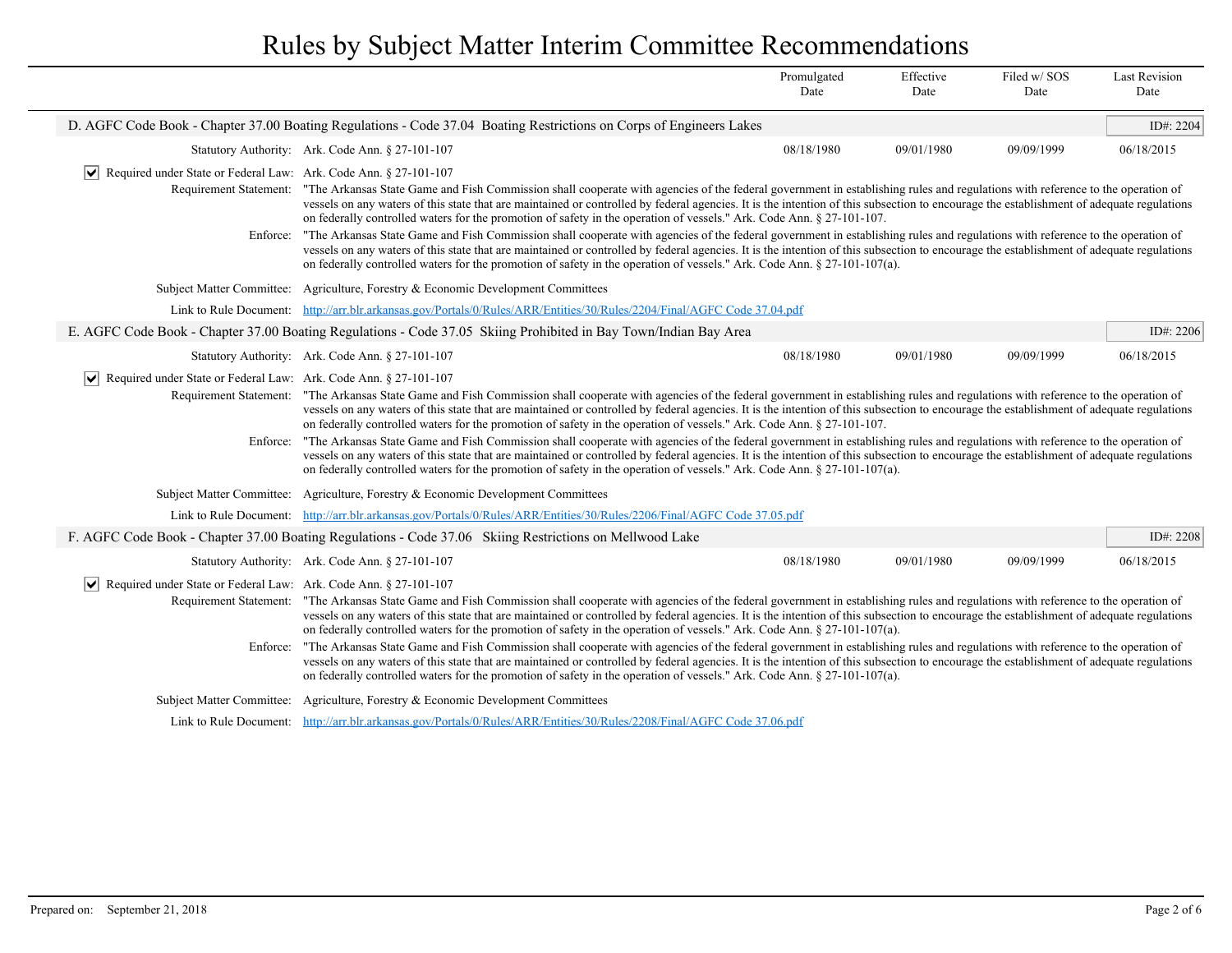|                                                                                                   |                                                                                                                                                                                                                                                                                                                                                                                                                                                                                                                                                                                                                                                                                                                                                                                                                                                                                                                                                                                                                                                                                                           | Promulgated<br>Date | Effective<br>Date | Filed w/SOS<br>Date | <b>Last Revision</b><br>Date |  |
|---------------------------------------------------------------------------------------------------|-----------------------------------------------------------------------------------------------------------------------------------------------------------------------------------------------------------------------------------------------------------------------------------------------------------------------------------------------------------------------------------------------------------------------------------------------------------------------------------------------------------------------------------------------------------------------------------------------------------------------------------------------------------------------------------------------------------------------------------------------------------------------------------------------------------------------------------------------------------------------------------------------------------------------------------------------------------------------------------------------------------------------------------------------------------------------------------------------------------|---------------------|-------------------|---------------------|------------------------------|--|
|                                                                                                   | G. AGFC Code Book - Chapter 37.00 Boating Regulations - Code 37.07 Skiing Prohibited in White River/LaGrue Bayou Confluence Area                                                                                                                                                                                                                                                                                                                                                                                                                                                                                                                                                                                                                                                                                                                                                                                                                                                                                                                                                                          |                     |                   |                     | ID#: 2209                    |  |
|                                                                                                   | Statutory Authority: Ark. Code Ann. § 27-101-107                                                                                                                                                                                                                                                                                                                                                                                                                                                                                                                                                                                                                                                                                                                                                                                                                                                                                                                                                                                                                                                          | 08/18/1980          | 09/01/1980        | 09/09/1999          | 06/18/2015                   |  |
| Required under State or Federal Law: Ark. Code Ann. § 27-101-107<br>∣V∣<br>Requirement Statement: | "The Arkansas State Game and Fish Commission shall cooperate with agencies of the federal government in establishing rules and regulations with reference to the operation of<br>vessels on any waters of this state that are maintained or controlled by federal agencies. It is the intention of this subsection to encourage the establishment of adequate regulations<br>on federally controlled waters for the promotion of safety in the operation of vessels." Ark. Code Ann. § 27-101-107(a).                                                                                                                                                                                                                                                                                                                                                                                                                                                                                                                                                                                                     |                     |                   |                     |                              |  |
|                                                                                                   | "The Arkansas State Game and Fish Commission shall cooperate with agencies of the federal government in establishing rules and regulations with reference to the operation of<br>Enforce:<br>vessels on any waters of this state that are maintained or controlled by federal agencies. It is the intention of this subsection to encourage the establishment of adequate regulations<br>on federally controlled waters for the promotion of safety in the operation of vessels." Ark. Code Ann. § 27-101-107(a).                                                                                                                                                                                                                                                                                                                                                                                                                                                                                                                                                                                         |                     |                   |                     |                              |  |
|                                                                                                   | Subject Matter Committee: Agriculture, Forestry & Economic Development Committees                                                                                                                                                                                                                                                                                                                                                                                                                                                                                                                                                                                                                                                                                                                                                                                                                                                                                                                                                                                                                         |                     |                   |                     |                              |  |
|                                                                                                   | Link to Rule Document: http://arr.blr.arkansas.gov/Portals/0/Rules/ARR/Entities/30/Rules/2209/Final/AGFC Code 37.07.pdf                                                                                                                                                                                                                                                                                                                                                                                                                                                                                                                                                                                                                                                                                                                                                                                                                                                                                                                                                                                   |                     |                   |                     |                              |  |
|                                                                                                   | H. AGFC Code Book - Chapter 37.00 Boating Regulations - Code 37.08 Outboard Motor Restrictions on Buffalo National River                                                                                                                                                                                                                                                                                                                                                                                                                                                                                                                                                                                                                                                                                                                                                                                                                                                                                                                                                                                  |                     |                   |                     | ID#: $2211$                  |  |
|                                                                                                   | Statutory Authority: Ark Code Ann. § 27-101-107                                                                                                                                                                                                                                                                                                                                                                                                                                                                                                                                                                                                                                                                                                                                                                                                                                                                                                                                                                                                                                                           | 06/21/1982          | 07/01/1982        | 09/09/1999          | 06/18/2015                   |  |
| Required under State or Federal Law: Ark Code Ann. § 27-101-107<br>Enforce:                       | Requirement Statement: "The Arkansas State Game and Fish Commission shall cooperate with agencies of the federal government in establishing rules and regulations with reference to the operation of<br>vessels on any waters of this state that are maintained or controlled by federal agencies. It is the intention of this subsection to encourage the establishment of adequate regulations<br>on federally controlled waters for the promotion of safety in the operation of vessels." Ark. Code Ann. § 27-101-107(a).<br>"The Arkansas State Game and Fish Commission shall cooperate with agencies of the federal government in establishing rules and regulations with reference to the operation of<br>vessels on any waters of this state that are maintained or controlled by federal agencies. It is the intention of this subsection to encourage the establishment of adequate regulations<br>on federally controlled waters for the promotion of safety in the operation of vessels." Ark. Code Ann. § 27-101-107(a).                                                                     |                     |                   |                     |                              |  |
|                                                                                                   | Subject Matter Committee: Agriculture, Forestry & Economic Development Committees                                                                                                                                                                                                                                                                                                                                                                                                                                                                                                                                                                                                                                                                                                                                                                                                                                                                                                                                                                                                                         |                     |                   |                     |                              |  |
|                                                                                                   | Link to Rule Document: http://arr.blr.arkansas.gov/Portals/0/Rules/ARR/Entities/30/Rules/2211/Final/AGFC Code 37.08.pdf                                                                                                                                                                                                                                                                                                                                                                                                                                                                                                                                                                                                                                                                                                                                                                                                                                                                                                                                                                                   |                     |                   |                     |                              |  |
|                                                                                                   | I. AGFC Code Book - Chapter 37.00 Boating Regulations - Code 37.09 Vessel Restrictions in Arkansas and White River Navigational Canal                                                                                                                                                                                                                                                                                                                                                                                                                                                                                                                                                                                                                                                                                                                                                                                                                                                                                                                                                                     |                     |                   |                     | ID#: 2212                    |  |
|                                                                                                   | Statutory Authority: Ark. Code Ann. § 27-101-107                                                                                                                                                                                                                                                                                                                                                                                                                                                                                                                                                                                                                                                                                                                                                                                                                                                                                                                                                                                                                                                          | 08/18/1980          | 09/01/1980        | 09/09/1999          | 06/18/2015                   |  |
| $ \mathsf{v} $<br>Enforce:                                                                        | Required under State or Federal Law: Ark. Code Ann. § 27-101-107<br>Requirement Statement: "The Arkansas State Game and Fish Commission shall cooperate with agencies of the federal government in establishing rules and regulations with reference to the operation of<br>vessels on any waters of this state that are maintained or controlled by federal agencies. It is the intention of this subsection to encourage the establishment of adequate regulations<br>on federally controlled waters for the promotion of safety in the operation of vessels." Ark. Code Ann. § 27-101-107(a).<br>"The Arkansas State Game and Fish Commission shall cooperate with agencies of the federal government in establishing rules and regulations with reference to the operation of<br>vessels on any waters of this state that are maintained or controlled by federal agencies. It is the intention of this subsection to encourage the establishment of adequate regulations<br>on federally controlled waters for the promotion of safety in the operation of vessels." Ark. Code Ann. § 27-101-107(a). |                     |                   |                     |                              |  |
|                                                                                                   | Subject Matter Committee: Agriculture, Forestry & Economic Development Committees                                                                                                                                                                                                                                                                                                                                                                                                                                                                                                                                                                                                                                                                                                                                                                                                                                                                                                                                                                                                                         |                     |                   |                     |                              |  |
|                                                                                                   | Link to Rule Document: http://arr.blr.arkansas.gov/Portals/0/Rules/ARR/Entities/30/Rules/2212/Final/AGFC Code 37.09.pdf                                                                                                                                                                                                                                                                                                                                                                                                                                                                                                                                                                                                                                                                                                                                                                                                                                                                                                                                                                                   |                     |                   |                     |                              |  |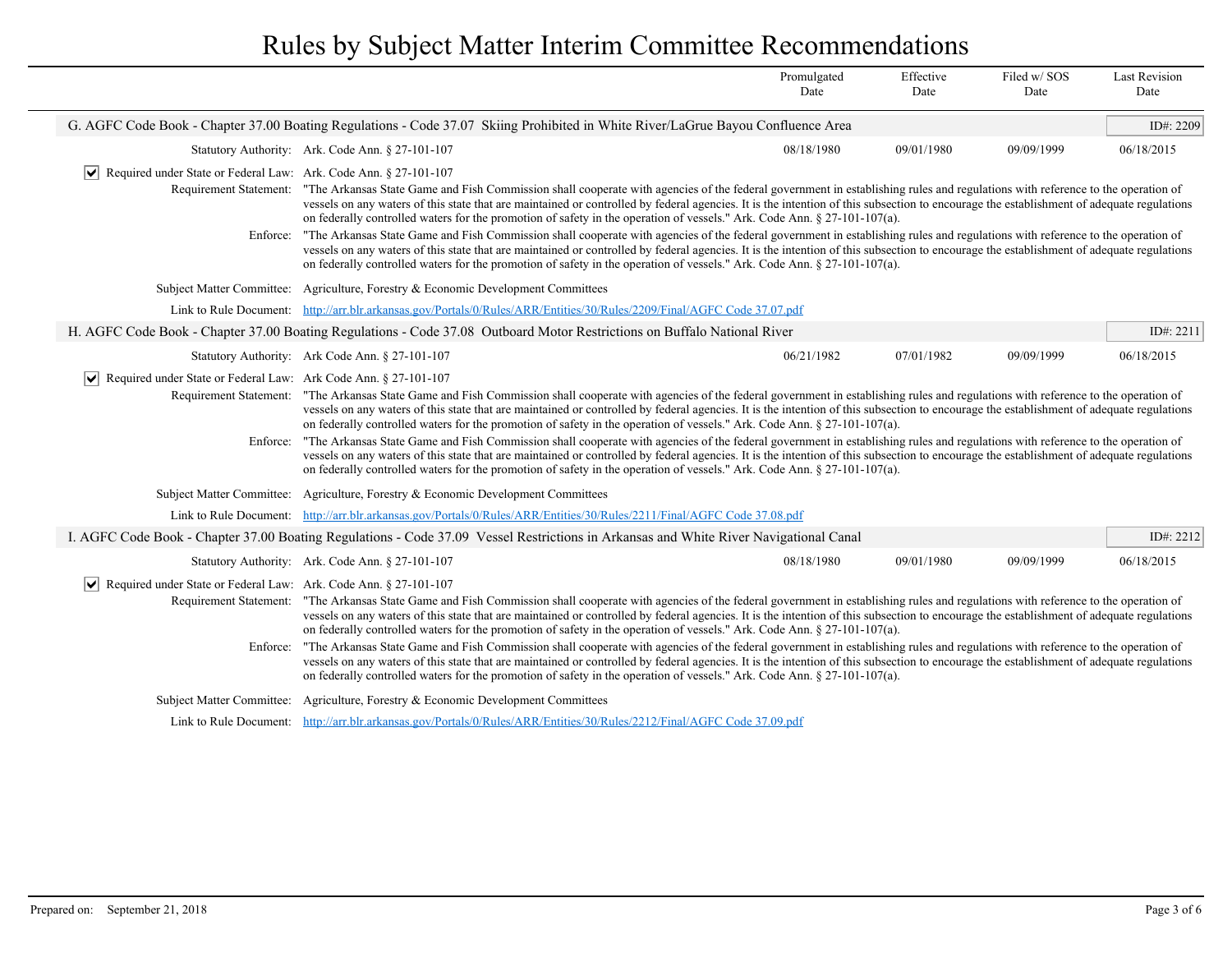|                                                |                                                                                                                                                                                                                                                                                                                                                                                                                                                                                                                                                                                                          | Promulgated<br>Date                                                                                                                                                                                                                                                                                                                                                                                                                                                                                     | Effective<br>Date | Filed w/SOS<br>Date | <b>Last Revision</b><br>Date |
|------------------------------------------------|----------------------------------------------------------------------------------------------------------------------------------------------------------------------------------------------------------------------------------------------------------------------------------------------------------------------------------------------------------------------------------------------------------------------------------------------------------------------------------------------------------------------------------------------------------------------------------------------------------|---------------------------------------------------------------------------------------------------------------------------------------------------------------------------------------------------------------------------------------------------------------------------------------------------------------------------------------------------------------------------------------------------------------------------------------------------------------------------------------------------------|-------------------|---------------------|------------------------------|
|                                                |                                                                                                                                                                                                                                                                                                                                                                                                                                                                                                                                                                                                          | J. AGFC Code Book - Chapter 37.00 Boating Regulations - Code 37.11 Possession or Use of Glass Containers Within the Banks of Navigable Waterways Prohibited                                                                                                                                                                                                                                                                                                                                             |                   |                     |                              |
|                                                | Statutory Authority: Ark. Code Ann. §§ 8-6-418 and 27-101-107                                                                                                                                                                                                                                                                                                                                                                                                                                                                                                                                            | 05/16/2002                                                                                                                                                                                                                                                                                                                                                                                                                                                                                              | 06/01/2002        | 05/21/2002          | 06/18/2015                   |
| $ \bm{\mathsf{v}} $<br>Requirement Statement:  | Required under State or Federal Law: Ark. Code Ann. §§ 8-6-418 and 27-101-107                                                                                                                                                                                                                                                                                                                                                                                                                                                                                                                            | "The Arkansas State Game and Fish Commission shall cooperate with agencies of the federal government in establishing rules and regulations with reference to the operation of<br>vessels on any waters of this state that are maintained or controlled by federal agencies. It is the intention of this subsection to encourage the establishment of adequate regulations<br>on federally controlled waters for the promotion of safety in the operation of vessels." Ark. Code Ann. $\S$ 27-101-107(a) |                   |                     |                              |
|                                                | Enforce: Ark. Code Ann. §§ 8-6-418 and 27-101-107."The Arkansas State Game and Fish Commission shall cooperate with agencies of the federal government in establishing rules and<br>regulations with reference to the operation of vessels on any waters of this state that are maintained or controlled by federal agencies. It is the intention of this subsection to<br>encourage the establishment of adequate regulations on federally controlled waters for the promotion of safety in the operation of vessels." Ark. Code Ann. § 27-101-107(a).                                                  |                                                                                                                                                                                                                                                                                                                                                                                                                                                                                                         |                   |                     |                              |
|                                                | Subject Matter Committee: Agriculture, Forestry & Economic Development Committees                                                                                                                                                                                                                                                                                                                                                                                                                                                                                                                        |                                                                                                                                                                                                                                                                                                                                                                                                                                                                                                         |                   |                     |                              |
| Link to Rule Document:                         | http://arr.blr.arkansas.gov/Portals/0/Rules/ARR/Entities/30/Rules/2217/Final/AGFC Code 37.11.pdf                                                                                                                                                                                                                                                                                                                                                                                                                                                                                                         |                                                                                                                                                                                                                                                                                                                                                                                                                                                                                                         |                   |                     |                              |
| K. Arkansas Game and Fish Commission Code Book |                                                                                                                                                                                                                                                                                                                                                                                                                                                                                                                                                                                                          |                                                                                                                                                                                                                                                                                                                                                                                                                                                                                                         |                   |                     | ID#: 2191                    |
|                                                | Statutory Authority: These wildlife rules, including for fishing and hunting, are not promulgated under<br>authority of a statute enacted by the General Assembly.                                                                                                                                                                                                                                                                                                                                                                                                                                       | 09/17/1945                                                                                                                                                                                                                                                                                                                                                                                                                                                                                              | 09/28/1945        | 09/09/1999          | 12/01/2017                   |
| $ \vee $                                       | Required under State or Federal Law: Arkansas Constitution Amendment 35                                                                                                                                                                                                                                                                                                                                                                                                                                                                                                                                  |                                                                                                                                                                                                                                                                                                                                                                                                                                                                                                         |                   |                     |                              |
| Requirement Statement:                         | The Commission promulgates these wildlife rules, including for fishing and hunting, pursuant to Arkansas Constitution Amendment 35, which vests the Commission with the<br>"control, management, restoration, conservation and regulation of  the wildlife resources of the State, including  all property now owned, or used for said purposes and<br>the administration of the laws now and/or hereafter pertaining thereto." Ark. Const. amend. 35, $\S$ 1.                                                                                                                                           |                                                                                                                                                                                                                                                                                                                                                                                                                                                                                                         |                   |                     |                              |
| Enforce:                                       | These wildlife rules, including for fishing and hunting, are not promulgated under authority of a statute enacted by the General Assembly. The Commission promulgates these<br>wildlife rules, including for fishing and hunting, pursuant to Arkansas Constitution Amendment 35, which veststhe Commission with the "control, management, restoration,<br>conservation and regulation of  the wildlife resources of the State, including  allproperty now owned, or used for said purposes and  the administration of the laws now<br>and/or hereafter pertaining thereto." Ark. Const. amend. 35, § 1. |                                                                                                                                                                                                                                                                                                                                                                                                                                                                                                         |                   |                     |                              |
|                                                | Subject Matter Committee: Agriculture, Forestry & Economic Development Committees                                                                                                                                                                                                                                                                                                                                                                                                                                                                                                                        |                                                                                                                                                                                                                                                                                                                                                                                                                                                                                                         |                   |                     |                              |
|                                                | Link to Rule Document: http://arr.blr.arkansas.gov/Portals/0/Rules/ARR/Entities/30/Rules/2191/Final/AGFC Codebook - July 2018.pdf                                                                                                                                                                                                                                                                                                                                                                                                                                                                        |                                                                                                                                                                                                                                                                                                                                                                                                                                                                                                         |                   |                     |                              |
|                                                | L. AGFC Code Book - Chapter 01.00 General Information - Code 01.00-M Reward System                                                                                                                                                                                                                                                                                                                                                                                                                                                                                                                       |                                                                                                                                                                                                                                                                                                                                                                                                                                                                                                         |                   |                     | ID#: 2254                    |
|                                                | Statutory Authority: Arkansas Constitution Amendment 35 and Ark. Code Ann. § 15-41-115                                                                                                                                                                                                                                                                                                                                                                                                                                                                                                                   | 09/23/1999                                                                                                                                                                                                                                                                                                                                                                                                                                                                                              | 10/10/1999        | 09/29/1999          |                              |
| $ \vee $                                       | Required under State or Federal Law: Arkansas Constitution Amendment 35 and Ark. Code Ann. § 15-41-115                                                                                                                                                                                                                                                                                                                                                                                                                                                                                                   |                                                                                                                                                                                                                                                                                                                                                                                                                                                                                                         |                   |                     |                              |
|                                                | "The Arkansas State Game and Fish Commission is authorized to promulgate rules and regulations for the eligibility, amounts, and payment of rewards to individuals providing<br>Requirement Statement:<br>information leading to the arrest of violators of commission regulations." Ark. Code Ann. § 15-41-115.                                                                                                                                                                                                                                                                                         |                                                                                                                                                                                                                                                                                                                                                                                                                                                                                                         |                   |                     |                              |
|                                                | Enforce: Arkansas Constitution Amendment 35 and Ark. Code Ann. § 15-41-115."The Arkansas State Game and Fish Commission is authorized to promulgate rules and regulations for the<br>eligibility, amounts, and payment of rewards to individuals providing information leading to the arrest of violators of commission regulations." Ark. Code Ann. § 15-41-115.                                                                                                                                                                                                                                        |                                                                                                                                                                                                                                                                                                                                                                                                                                                                                                         |                   |                     |                              |
|                                                | Subject Matter Committee: Agriculture, Forestry & Economic Development Committees                                                                                                                                                                                                                                                                                                                                                                                                                                                                                                                        |                                                                                                                                                                                                                                                                                                                                                                                                                                                                                                         |                   |                     |                              |
|                                                | Link to Rule Document: http://arr.blr.arkansas.gov/Portals/0/Rules/ARR/Entities/30/Rules/2254/Final/AGFC Code 01.00-M.pdf                                                                                                                                                                                                                                                                                                                                                                                                                                                                                |                                                                                                                                                                                                                                                                                                                                                                                                                                                                                                         |                   |                     |                              |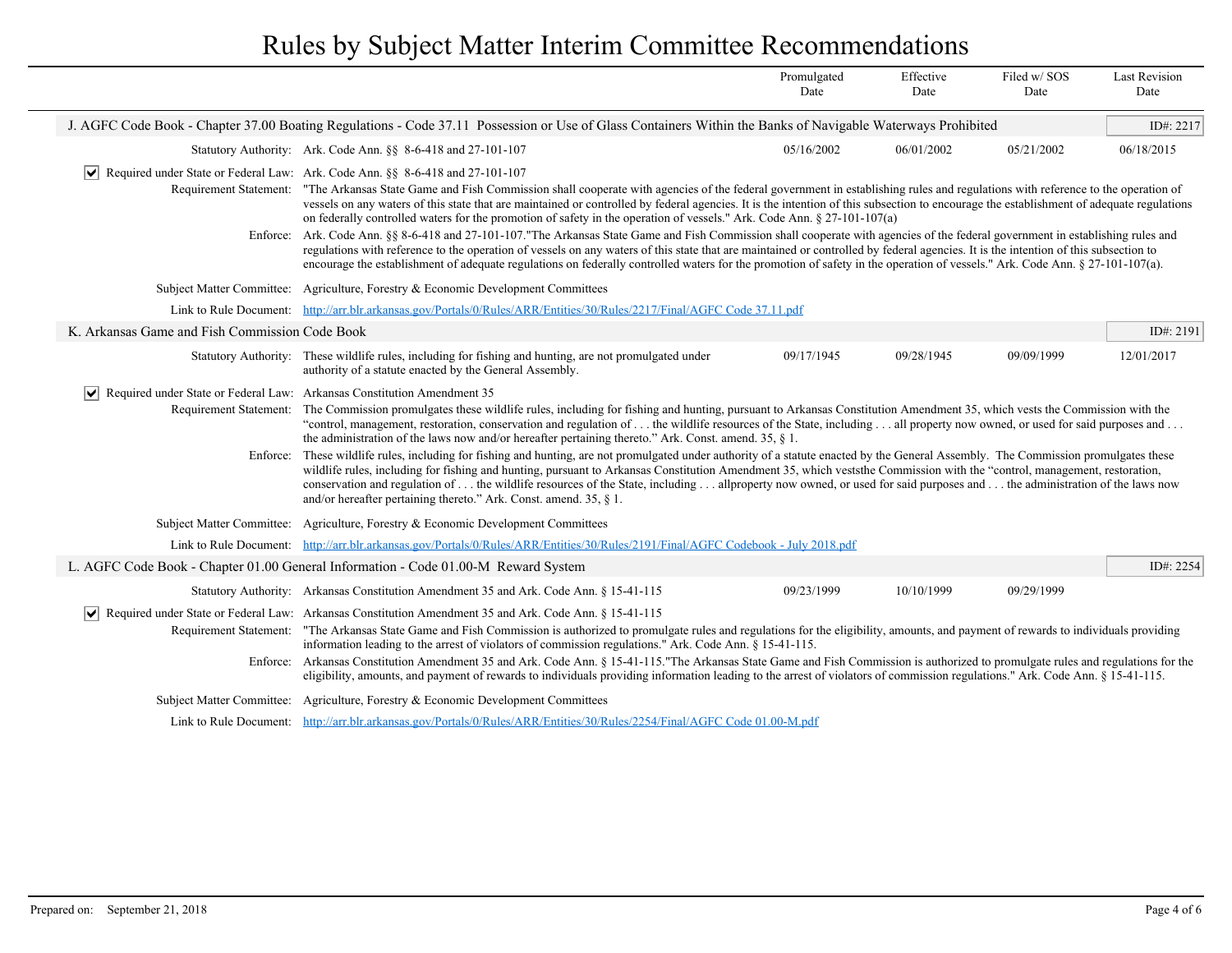|                                                                  |                                                                                                                                                                                                                                                                                                                                                                                                                                                                                                                                                                                                                                                                                                                                                                                                                                                                                                               | Promulgated<br>Date                                                                                                                                                                                                                                                                                                                                                                                                                                                                                                    | Effective<br>Date | Filed w/SOS<br>Date | <b>Last Revision</b><br>Date |  |
|------------------------------------------------------------------|---------------------------------------------------------------------------------------------------------------------------------------------------------------------------------------------------------------------------------------------------------------------------------------------------------------------------------------------------------------------------------------------------------------------------------------------------------------------------------------------------------------------------------------------------------------------------------------------------------------------------------------------------------------------------------------------------------------------------------------------------------------------------------------------------------------------------------------------------------------------------------------------------------------|------------------------------------------------------------------------------------------------------------------------------------------------------------------------------------------------------------------------------------------------------------------------------------------------------------------------------------------------------------------------------------------------------------------------------------------------------------------------------------------------------------------------|-------------------|---------------------|------------------------------|--|
|                                                                  | M. AGFC Code Book - Chapter 01.00 General Information - Code 01.00-Q Interstate Wildlife Violator Compact                                                                                                                                                                                                                                                                                                                                                                                                                                                                                                                                                                                                                                                                                                                                                                                                     |                                                                                                                                                                                                                                                                                                                                                                                                                                                                                                                        |                   |                     | ID#: 2235                    |  |
|                                                                  | Statutory Authority: Arkansas Constitution Amendment 35 and Ark. Code Ann. § 15-41-119                                                                                                                                                                                                                                                                                                                                                                                                                                                                                                                                                                                                                                                                                                                                                                                                                        | 04/26/2012                                                                                                                                                                                                                                                                                                                                                                                                                                                                                                             | 06/15/2012        | 06/05/2012          | 07/01/2014                   |  |
| $ \bm{\mathsf{v}} $                                              | Required under State or Federal Law: Arkansas Constitution Amendment 35 and Ark. Code Ann. § 15-41-119                                                                                                                                                                                                                                                                                                                                                                                                                                                                                                                                                                                                                                                                                                                                                                                                        |                                                                                                                                                                                                                                                                                                                                                                                                                                                                                                                        |                   |                     |                              |  |
|                                                                  |                                                                                                                                                                                                                                                                                                                                                                                                                                                                                                                                                                                                                                                                                                                                                                                                                                                                                                               | Requirement Statement: "The Arkansas State Game and Fish Commission may represent the state in matters pertaining to cooperation with other states and the federal government for wildlife conservation,<br>management, and regulation purposes and may enter into compacts, including without limitation the Interstate Wildlife Violator Compact, with other states to provide for reciprocal<br>enforcement of hunting, fishing, trapping, and other wildlife laws of member states." Ark. Code Ann. § 15-41-119(a) |                   |                     |                              |  |
| Enforce:                                                         | Arkansas Constitution Amendment 35 and Ark. Code Ann. § 15-41-119. "The Arkansas State Game and Fish Commission may represent the state in matters pertaining to<br>cooperation with other states and the federalgovernment for wildlife conservation, management, and regulation purposes and may enter into compacts, including without limitation<br>the Interstate Wildlife Violator Compact, with other states to provide for reciprocal enforcement of hunting, fishing, trapping, and other wildlife laws of member states." Ark. Code<br>Ann. § 15-41-119(a).                                                                                                                                                                                                                                                                                                                                         |                                                                                                                                                                                                                                                                                                                                                                                                                                                                                                                        |                   |                     |                              |  |
| <b>Subject Matter Committee:</b>                                 | Agriculture, Forestry & Economic Development Committees                                                                                                                                                                                                                                                                                                                                                                                                                                                                                                                                                                                                                                                                                                                                                                                                                                                       |                                                                                                                                                                                                                                                                                                                                                                                                                                                                                                                        |                   |                     |                              |  |
|                                                                  | Link to Rule Document: http://arr.blr.arkansas.gov/Portals/0/Rules/ARR/Entities/30/Rules/2235/Final/AGFC Code 01.00-O.pdf                                                                                                                                                                                                                                                                                                                                                                                                                                                                                                                                                                                                                                                                                                                                                                                     |                                                                                                                                                                                                                                                                                                                                                                                                                                                                                                                        |                   |                     |                              |  |
|                                                                  | N. AGFC Code Book - Chapter 03.00 License Regulations - Code 03.16 Hunter Education Certificate Requirements                                                                                                                                                                                                                                                                                                                                                                                                                                                                                                                                                                                                                                                                                                                                                                                                  |                                                                                                                                                                                                                                                                                                                                                                                                                                                                                                                        |                   |                     | ID#: 2261                    |  |
|                                                                  | Statutory Authority: Arkansas Constitution Amendment 35 and Ark. Code Ann. § 15-43-238                                                                                                                                                                                                                                                                                                                                                                                                                                                                                                                                                                                                                                                                                                                                                                                                                        | 04/18/1991                                                                                                                                                                                                                                                                                                                                                                                                                                                                                                             | 04/29/1991        | 09/09/1999          | 06/18/2015                   |  |
| $ \vee $<br>Requirement Statement:<br>Enforce:                   | Required under State or Federal Law: Arkansas Constitution Amendment 35 and Ark. Code Ann. § 15-43-238<br>"The commission is authorized and encouraged to establish, maintain, and operate a program of hunter training and hunter safety in this state The commission is authorized to<br>adopt and enforce rules and regulations it shall deem appropriate and necessary to properly carry out the purposes and intent of this section." Ark. Code Ann. § 15-43-238<br>Arkansas Constitution Amendment 35 and Ark. Code Ann. § 15-43-238."The commission is authorized and encouraged to establish, maintain, and operate a program of hunter<br>training and hunter safety in this state The<br>commission is authorized to adopt and enforce rules and regulations it shall deem appropriate and necessary to properly carry out the<br>purposes and intent of this section." Ark. Code Ann. § 15-43-238. |                                                                                                                                                                                                                                                                                                                                                                                                                                                                                                                        |                   |                     |                              |  |
|                                                                  | Subject Matter Committee: Agriculture, Forestry & Economic Development Committees                                                                                                                                                                                                                                                                                                                                                                                                                                                                                                                                                                                                                                                                                                                                                                                                                             |                                                                                                                                                                                                                                                                                                                                                                                                                                                                                                                        |                   |                     |                              |  |
|                                                                  | Link to Rule Document: http://arr.blr.arkansas.gov/Portals/0/Rules/ARR/Entities/30/Rules/2261/Final/AGFC Code 03.16.pdf                                                                                                                                                                                                                                                                                                                                                                                                                                                                                                                                                                                                                                                                                                                                                                                       |                                                                                                                                                                                                                                                                                                                                                                                                                                                                                                                        |                   |                     |                              |  |
|                                                                  | O. AGFC Code Book - Chapter 03.00 License Regulations - Code 03.17 Boater Education Certificate Requirements                                                                                                                                                                                                                                                                                                                                                                                                                                                                                                                                                                                                                                                                                                                                                                                                  |                                                                                                                                                                                                                                                                                                                                                                                                                                                                                                                        |                   |                     | ID#: $2263$                  |  |
|                                                                  | Statutory Authority: Ark. Code Ann. § 27-101-501                                                                                                                                                                                                                                                                                                                                                                                                                                                                                                                                                                                                                                                                                                                                                                                                                                                              | 12/14/2000                                                                                                                                                                                                                                                                                                                                                                                                                                                                                                             | 01/15/2001        | 01/05/2001          | 06/18/2015                   |  |
| Required under State or Federal Law: Ark. Code Ann. § 27-101-501 |                                                                                                                                                                                                                                                                                                                                                                                                                                                                                                                                                                                                                                                                                                                                                                                                                                                                                                               |                                                                                                                                                                                                                                                                                                                                                                                                                                                                                                                        |                   |                     |                              |  |
|                                                                  | Requirement Statement: "The regulation of boating and boaters in the state is the primary responsibility of the Arkansas State Game and Fish Commission under Arkansas Constitution, Amendment 35<br>The commission is authorized and encouraged to establish, maintain, and operate a program of boater training and boater safety in this state  The commission may adopt and<br>enforce rules and regulations it shall deem appropriate and necessary to properly carry out the purposes and intent of this section." Ark. Code Ann. § 27-101-501.                                                                                                                                                                                                                                                                                                                                                         |                                                                                                                                                                                                                                                                                                                                                                                                                                                                                                                        |                   |                     |                              |  |
|                                                                  | Enforce: Ark. Code Ann. § 27-101-501."The regulation of boating and boaters in the state is the primary responsibility of the Arkansas State Game and Fish Commission under Arkansas<br>Constitution, Amendment 35  The commission is authorized and encouraged to establish, maintain, and operate a program of boater training and boater safety in this state  The<br>commission may adopt and enforce rules and regulations it shall deem appropriate and necessary to properly carry out the purposes and intent of this section." Ark. Code Ann. § 27<br>$-101-501$ .                                                                                                                                                                                                                                                                                                                                   |                                                                                                                                                                                                                                                                                                                                                                                                                                                                                                                        |                   |                     |                              |  |
| <b>Subject Matter Committee:</b>                                 | Agriculture, Forestry & Economic Development Committees                                                                                                                                                                                                                                                                                                                                                                                                                                                                                                                                                                                                                                                                                                                                                                                                                                                       |                                                                                                                                                                                                                                                                                                                                                                                                                                                                                                                        |                   |                     |                              |  |
|                                                                  | Link to Rule Document: http://arr.blr.arkansas.gov/Portals/0/Rules/ARR/Entities/30/Rules/2263/Final/AGFC Code 03.17.pdf                                                                                                                                                                                                                                                                                                                                                                                                                                                                                                                                                                                                                                                                                                                                                                                       |                                                                                                                                                                                                                                                                                                                                                                                                                                                                                                                        |                   |                     |                              |  |